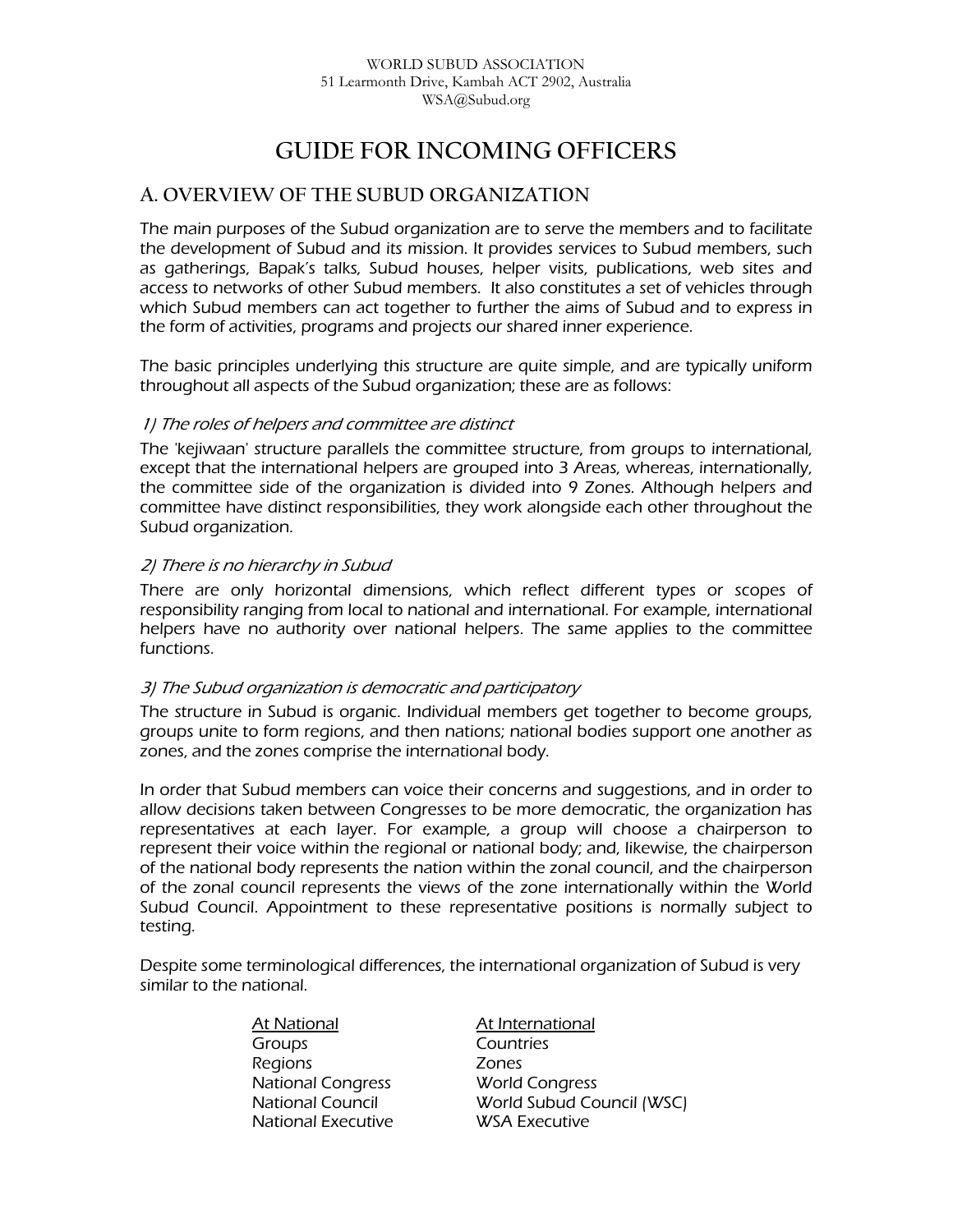Countries with fewer members do not have a national council, and most do not have regional divisions.

Each body is responsible to the cells of which it is composed. The international organization represents national bodies, just as a group represents its members. The organization has grown in this way, following Bapak's advice, so that it belongs to the members, who can thus participate in the formulation and development of a common mission.

### 4) The organization is funded by voluntary contributions

At all levels, the Subud organization is funded through voluntary contributions from individuals and businesses, as well as through special events, such as gatherings and cultural evenings.

### 5) Policy and executive functions are often distinct

For example, in many countries, there is a distinction between the national council, which represents the local groups and formulates policy, and a national executive committee, which puts those policies into action. The national executive might typically consist of an executive chairperson, a treasurer, a secretary and persons with more specific functions such as a publications officer. In contrast, the council has a representative and policy-making role.

### 6) Specialist wing functions are often distinct

The main Subud organization described above provides services to the membership such as helper support, publications and gatherings. However, the overall mission of Subud also includes educational, social, and cultural projects and programs, as well as support to members who wish to form enterprises according to Subud principles. To nurture these activities, Subud has developed specialist wing organizations. These include Susila Dharma (SD) for social and educational projects; the Subud International Cultural Association (SICA) for cultural programs; Subud Enterprise Services (SES) for support to enterprise initiatives. There is also a Subud Youth Association, which provides programs and support to younger Subud members.

In summary, there are different scopes: local, national, zonal and international. At each layer, there are:

- 1. General assemblies (group AGM, national congress, world congress, but there are no zonal congresses).
- 2. Representative policy-makers (group chairperson, national council, zonal council, and world council, called the WSC).
- 3. Helpers (local, national, zonal (called kejiwaan councilors) and international).
- 4. Executive officers (local, national and zonal executives and at the international level, WSA Executive).
- 5. Wings.

The following description of the Subud organization is schematic. It aims to give the reader a brief overview of its workings, omitting many details. Often, the way of functioning varies from group to group and country to country according to circumstances and local needs. It is also subject to change. We have also included some brief job descriptions for some of the major roles as an aid to committee members.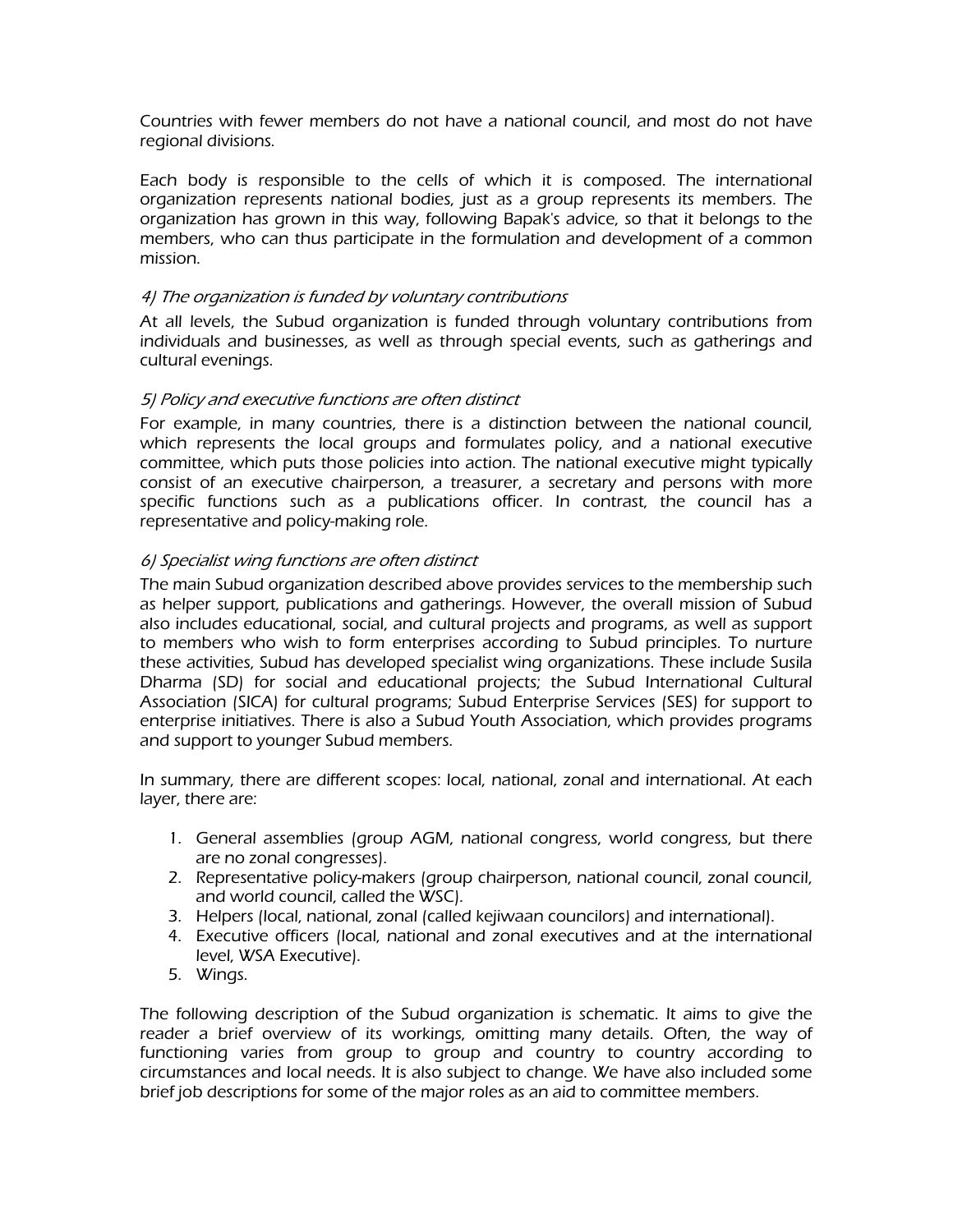

# **B. THE INTERNATIONAL ORGANIZATION**

#### 1) Overview and Zones

Subud exists in 74 countries in the world, with approximately 11,000 individual members. National organizations group together to form the international organization, which is called the World Subud Association (WSA). In other words, the members of the WSA are the national bodies of Subud, of which there are approximately 53. For the sake of convenience, these are grouped together in Zones as follows:

Zone 1/2: Australasia and Asia Zone 3: Europe West Zone 4: Europe Central Zone 5/6: Africa Zone 7: North America, Cuba, Suriname and the Caribbean Zone 8: Latin America North Zone 9: Latin America South

In order to work together and support each other, the four delegates from each country in a Zone form a zonal council. These delegates are the national chairperson, the committee councilor, and the male and female kejiwaan councilors, who function as zonal helpers. These national delegates choose a person to represent them internationally, who is the zonal representative. Zonal councils may also include zonal coordinators from the wings such as Susila Dharma, SICA, SES and Subud Youth. In some zones, the zonal council meets once a year. Some of the international helpers from the area also attend Zonal council meetings. These meetings are also often the occasion for a gathering of Subud members.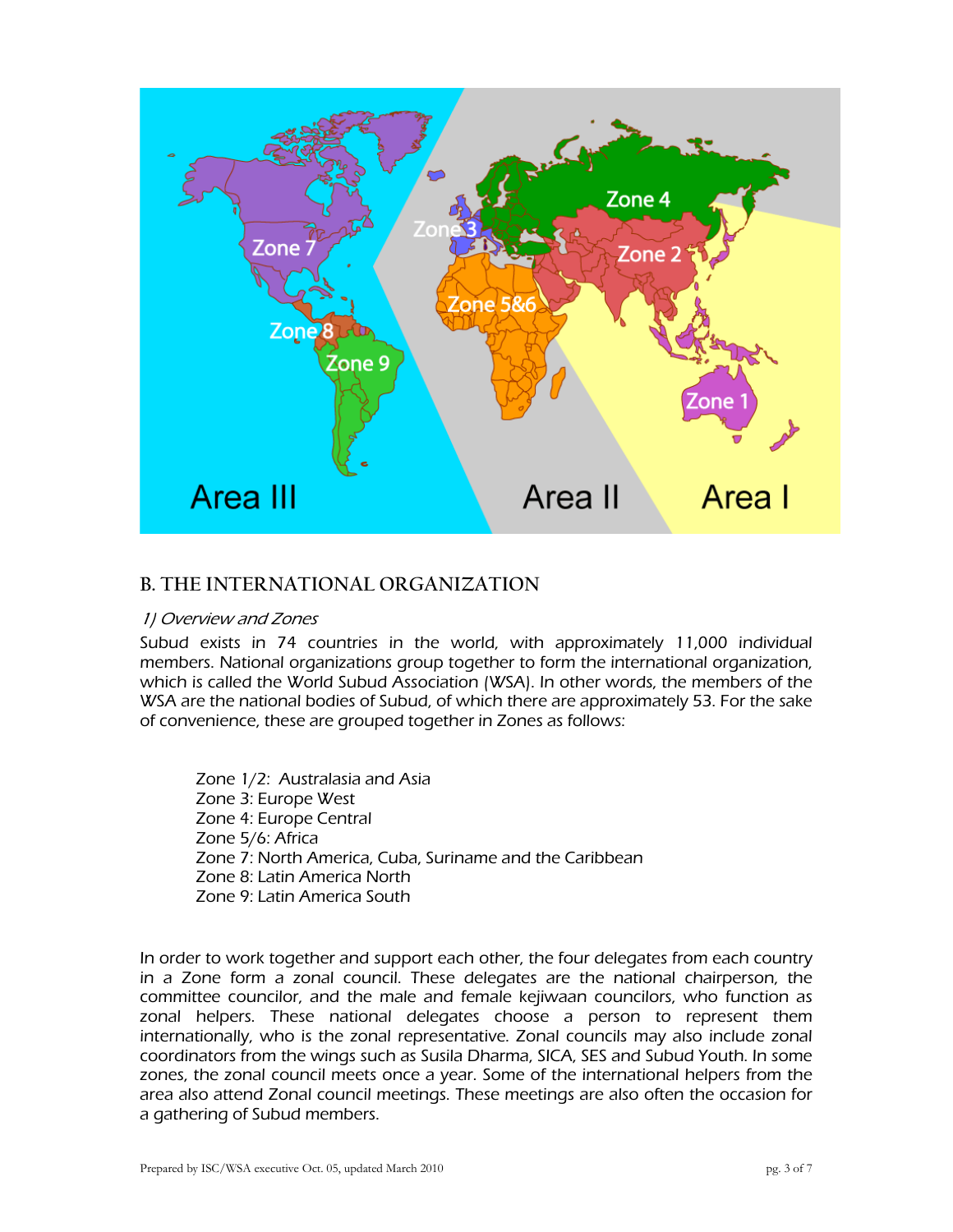### 2) The World Subud Association (WSA)

Every four years, the World Subud Association holds a meeting of all national bodies, which is called the Subud World Congress. This is also a worldwide gathering of individual Subud members who can participate in latihans, workshops, cultural events and meetings concerning all aspects of the Subud work. It is also an opportunity to meet and make friends with Subud members from around the world. The official delegates to the Congress are the four delegates from the countries that attend the zonal council meetings.

During the business meetings of the World Congress, the delegates appoint the main officers of the World Subud Association, such as the WSA chairperson and the chief executive officer of the Association, formerly called the International Subud Committee (ISC) chairperson. The World Congress decides the policy and objectives of the WSA.

### 3) World Subud Council

When the Congress is not in session, the work of the World Subud Association is directed by the World Subud Council (WSC), which usually meets once a year. The World Subud Council consists of

- The eight zonal representatives, who represent their national bodies or zonal councils
- The WSA and WSA executive chairpersons
- Eighteen international helpers, six from three Areas, which are: Area I, Asia and Australasia (Zone 1/2); Area II; Europe and Africa (Zones 3,4, 5 and 6); Area III Americas (Zones 7,8 and 9). There are three male and three female international helpers in each Area.
- The international coordinators or chairpersons of SICA, Susila Dharma, SES and Subud Youth
- The chairperson of the foundation formed by the WSA, which is called the Muhammad Subuh Foundation (MSF)

The WSC meetings are also attended by the WSA deputy chairperson and the WSA secretary.

The WSC has a similar relationship to the World Congress as a national council has to a national congress. Whereas the congress is the wider representative and policy-making body, the council is a more compact representative body. Similarly, The WSA executive is like a national executive but with an international scope. The guidelines for the functioning of the WSC, which includes the job descriptions of the WSC members, is available at www.subud.org.

#### 4) World Subud Association Executive Committee

The WSA executive has various subgroups and provides various services, which include:

- The international archive centers in Australia, with backup locations in Indonesia, Japan, and the USA. One of its tasks is to care for the more than 1300 original talks of Bapak while the archive center in Wisma Subud, Indonesia, houses the original copies of 180,000 documents that Bapak left.
- The History of Subud project based in Australia.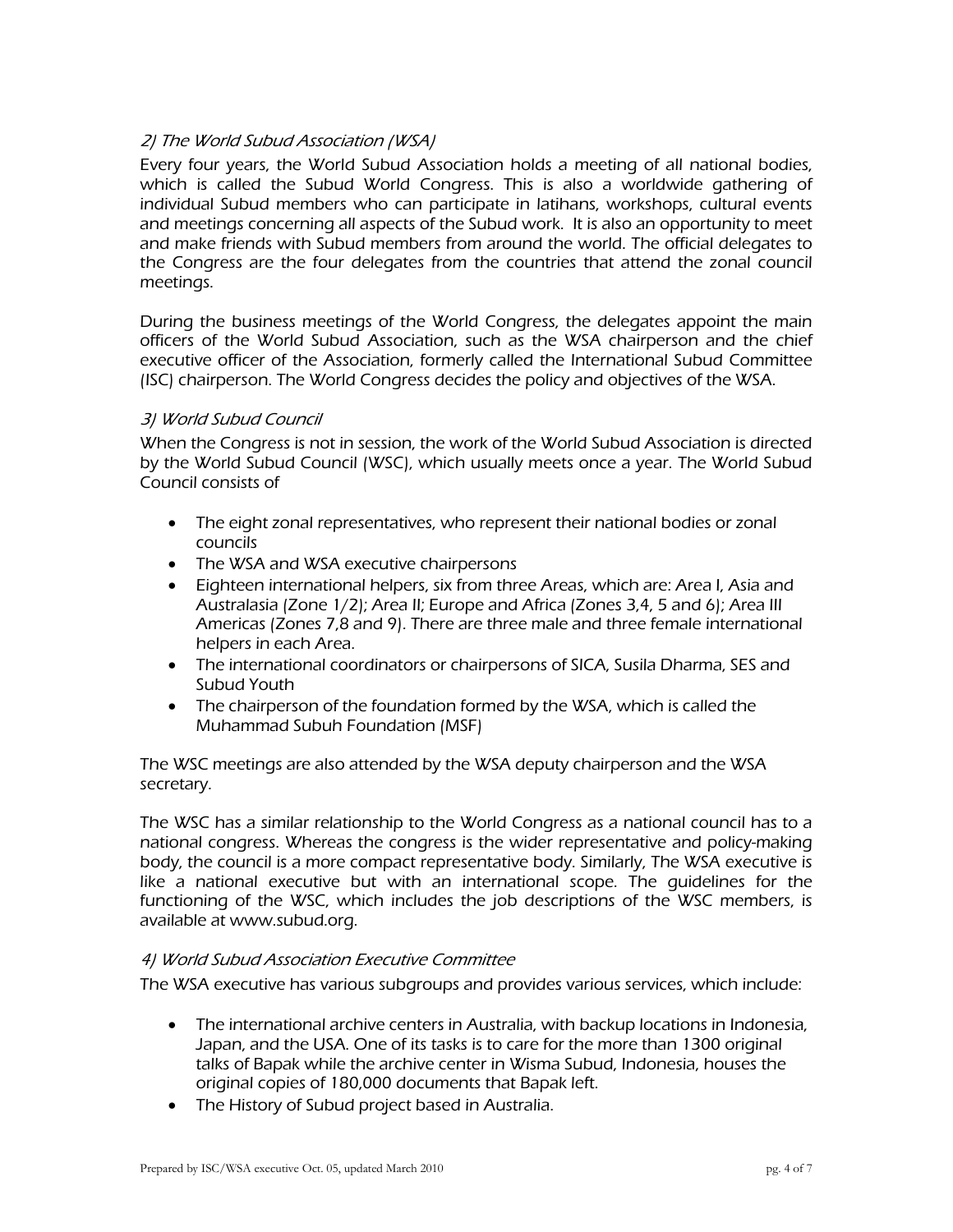- The official translation and publication of all of Bapak's talks, which is subcontracted to Subud Publications International (SPI) in England.
- The Care Support Program, which provides assistance and scholarships to members' and their families in need; there are also several national branches.
- An accounting office located in the UK.
- The publication, World Subud Association News and the website, [www.subudworldnews.com](http://www.subudworldnews.com/)
- Various other official Subud websites such as [www.subud.com,](http://www.subud.com/) which is the public face of Subud; [www.subud.org](http://www.subud.org/) which is for internal use by all officers and anyone interested in the organization of Subud, and [http://subudlibrary.net](http://subudlibrary.net/) as a password protected site containing Bapak and Ibu Rahayu's talks in text and audio-visual formats.
- Coordinating and funding the visits of the international helpers to countries.

The WSA executive office usually moves location every four years from Congress to Congress. For example, it was located in Germany 1971-5, Canada 1975-9, England 1979-83, Australia 1983-89, Japan 1989-93, USA 1993-97, Indonesia 1997-2001, Argentina 2001-2005, and the USA from 2005 - 2010. The work of the WSC and WSA executive is funded by national committees and by contributions from individuals and enterprises, as well as grants from the MSF. Typically, the WSA annual budget ranges from USD 250,000 to 400,000.

### 5) Muhammad Subuh Foundation (MSF)

The Muhammad Subuh Foundation (MSF) is the foundation established by the WSA for the long-term development of Subud. The MSF invests prudently the wills, legacies and capital donations of Subud members. It gives grants to Subud groups for the purchase and construction of Subud houses, and for the setting-up of charitable projects, as well as for some of the programs of the WSA, such as the translation of Bapak's talks. The MSF also manages capital funds that are earmarked for special purposes. Like the WSA, it is registered in the USA, and the chairperson of the MSF is appointed by the MSF Board of Trustees. The MSF has the same aims as the WSA.

The aims of the World Subud Association are:

- 1. To facilitate the worship of Almighty God through the Latihan Kejiwaan of Subud and to provide for the other needs of the Subud membership.
- 2. To preserve the practice of the Latihan Kejiwaan so that it will remain available to people everywhere in the form in which it was originally practiced under the guidance of Muhammad Subuh Sumohadiwijojo.
- 3. To protect the good reputation of Subud.
- 4. To encourage peace, harmony and understanding between peoples regardless of their ethnic Origin or religion.
- 5. To provide educational and other facilities for the development of the full potential of human beings.
- 6. To relieve poverty and deprivation.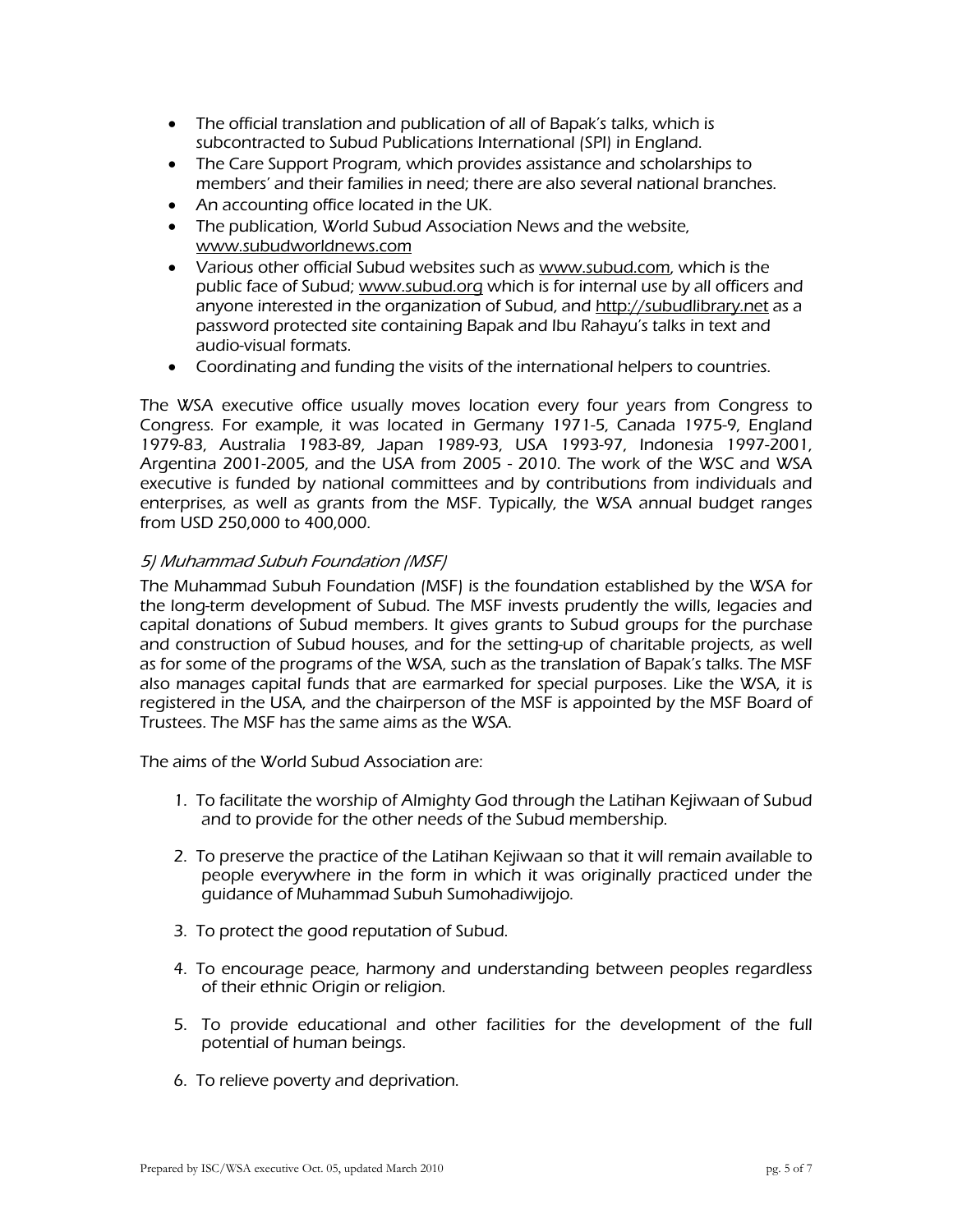- 7. To encourage the development of a healthy and harmonious inner and outer environment for the well-being of mankind.
- 8. To encourage cultural activities and the values which enliven and enrich the human spirit.
- 9. To encourage the entrepreneurial spirit which enables people to express their true talents and develop the capacity to improve the quality of their lives.
- 10. To make available information concerning the Latihan Kejiwaan of Subud.

# **C. AFFILIATES/ACTIVITIES (WINGS)**

Subud has two affiliate organizations, SDIA and SICA, as well as Subud Enterprise Services International (SESI) and Subud Youth Activities International (SYAI). When a wing organization is incorporated as a legal entity distinct from, but linked to, the main Subud organization, it is called an affiliate.

Susila Dharma International Association (SDIA) supports educational, community development and health projects. There are approximately 63 projects across the world. SDIA assists them through grants, training, and a supporting network. SDIA is an association of national Susila Dharma bodies and projects. In 1989, SDIA was granted consultative status with ECOSOC, the social arm of the UN. It is a non-governmental organization with its own legal registration, and is an affiliate of the WSA. This means that it reports to the WSA and that its chairperson is appointed by the Subud World Congress.

Subud International Cultural Association (SICA): aims to express inner culture in the widest sense, but also promotes the celebration of the arts in their established forms, e.g. in staging international art shows, concerts and film and music festivals. It is an association of national SICA bodies, and like SDIA, it has its own legal registration, and is an affiliate of the WSA. Some countries and zones have SICA coordinators.

These two wings express different aspects of guidance of the latihan, and their aims and functions are linked to those of the WSA; for this reason, their chairpersons are part of the WSC. In addition to these affiliates, there is also:

Subud Enterprise Services International (SESI) which fosters the entrepreneurial spirit and the development of the enterprises of Subud members by encouraging contacts between entrepreneurs and through meetings and a supporting network. SESI does not have its own legal registration, but several countries have SES coordinators.

Subud Youth Association International (SYAI) which facilitates communication between and support for young Subud members, including various programs. For instance, SYAI has organized various camps, gatherings and leisure activities nationally and internationally.

There are also various mutual support groups, such as Subud Health International Association (SIHA) and Subud Writers Association (SWA), which are informal associations of Subud members with common interests and concerns but which, strictly speaking, do not form part of the Subud organization.